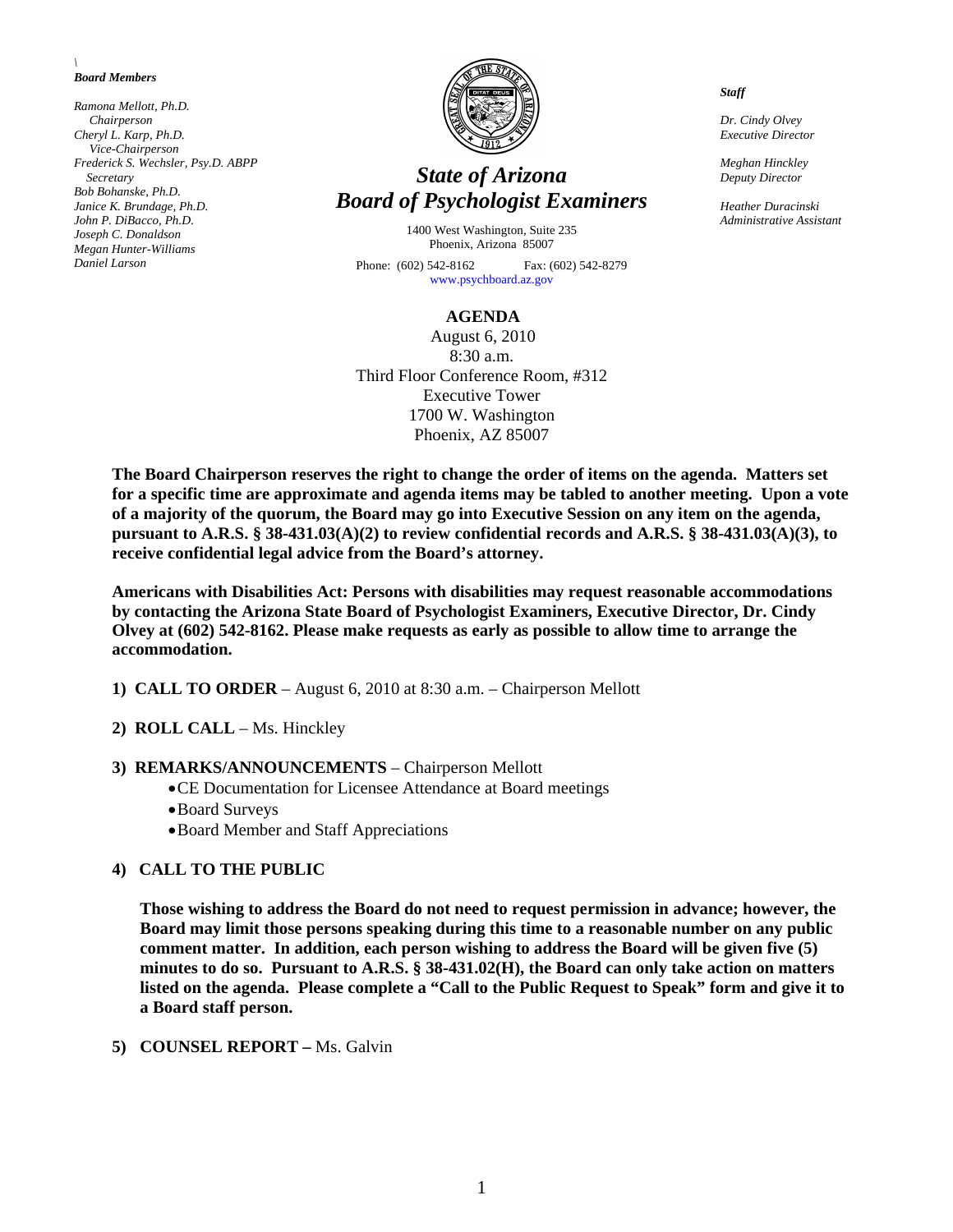# **6) DISCUSSION, CONSIDERATION, AND POSSIBLE ACTION OF CONSENT AGENDA**

Any item under consent may be removed for independent discussion and action by a Board member.

### **(a) APPROVAL OF MINUTES**

- o Regular Session Minutes July 1, 2010
- o Executive Session Minutes July 1, 2010

#### **(b) DISCUSSION/DECISION REGARDING APPLICATIONS REQUESTING APPROVAL OF EXAM & LICENSE**

 Suzana Adams, Psy.D. Jennifer Gray, Ph.D. Amy L. Knapp, Psy.D. Douglas A. Malm, Psy.D.

### **REQUESTING LICENSURE BY WAIVER**

 Amy Greaves, Psy.D. Shana Helmholdt, Psy.D.

# **(c) DISCUSSION/DECISION REGARDING REQUEST FROM DR. RAMONA GAYLE-JEFFERSON FOR AN EXTENSION OF TIME TO TAKE THE EPPP EXAM**

### **(d) EXECUTIVE DIRECTOR'S REPORT**

# **(e) INVESTIGATIONS REPORT**

### **(f) LICENSING REPORT**

# **TIMED ITEMS**

# **7) 9:00 A.M. – DISCUSSION, CONSIDERATION, AND POSSIBLE ACTION REGARDING REPORT & FINDINGS SUBMITTED BY MICHAEL REDIVO, Ph.D. RELATING TO ARNOLD THAW, Ph.D. AND ORDER NO. 07-36**

The Board may vote to go into Executive Session on any item on the agenda, pursuant to A.R.S. § 38- 431.03(A)(2), to review confidential records, and/or A.R.S. § 38-431.03(A)(3), to receive confidential legal advice from the Board's attorney.

# **8) 9:30 A.M. – INFORMAL INTERVIEW – MAMIKO ODEGARD, Ph.D. RFI NO. 09-48**

The Board may vote to go into Executive Session on any item on the agenda, pursuant to A.R.S. § 38-431.03(A)(2), to review confidential records, and/or A.R.S. § 38-431.03(A)(3), to receive confidential legal advice from the Board's attorney.

# **9) 10:00 A.M. – DISCUSSION, CONSIDERATION, AND POSSIBLE ACTION REGARDING INVESTIGATIONS:**

The Board may vote to go into Executive Session on any item on the agenda, pursuant to A.R.S. § 38- 431.03(A)(2), to review confidential records, and/or A.R.S. § 38-431.03(A)(3), to receive confidential legal advice from the Board's attorney.

- a) David Maselli, Ph.D. RFI No. 10-01 Dr. Brundage
- b) Joseph Parham, Ph.D. RFI No. 10-08 Dr. Olvey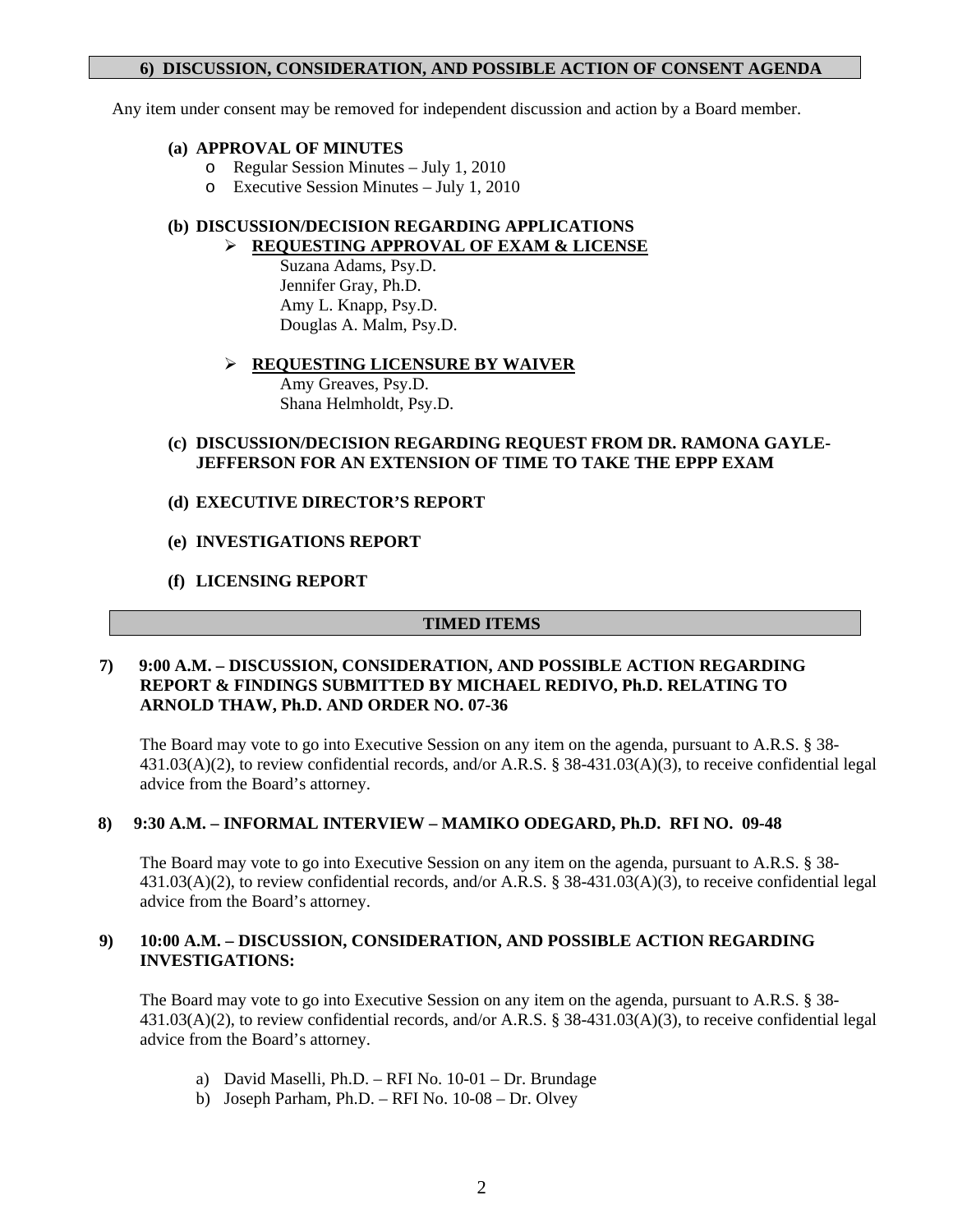# **10) 1:30 P.M. – INFORMAL INTERVIEW – JEAN HODGSON, Ed.D. RFI NOS. 09-39 & 10-07**

The Board may vote to go into Executive Session on any item on the agenda, pursuant to A.R.S. § 38- 431.03(A)(2), to review confidential records, and/or A.R.S. § 38-431.03(A)(3), to receive confidential legal advice from the Board's attorney.

**THE FOLLOWING AGENDA ITEMS ARE UNTIMED AND MAY BE DISCUSSED AND DECIDED UPON AT VARIOUS TIMES THROUGHOUT THE MEETING AT THE DISCRETION OF THE CHAIRPERSON** 

# **11) DISCUSSION, CONSIDERATION AND POSSIBLE ACTION REGARDING AUDIT OF CONTINUING EDUCATION AND CONTINUING EDUCATION DEFICIENCIES OF LANA BIOCCA, Ph.D. –** Ms. Hinckley

# **12) DISCUSSION, CONSIDERATION AND POSSIBLE ACTION REGARDING THE APPLICATION OF DEBRAH DELOS-SANTOS, Ph.D. AND HER REQUEST TO WITHDRAW HER APPLICATION –** Dr. Wechsler, Ms. Galvin

The Board may vote to go into Executive Session on any item on the agenda, pursuant to A.R.S. § 38-431.03(A)(2), to review confidential records, and/or A.R.S. § 38-431.03(A)(3), to receive confidential legal advice from the Board's attorney.

# **13) DISCUSSION, CONSIDERATION, AND POSSIBLE ACTION REGARDING APPLICATION APP-10-009 THOMAS SHERIFF, PH.D. –** Ms. Hinckley

# **14) DISCUSSION, CONSIDERATION, AND POSSIBLE ACTION REGARDING CORRESPONDENCE FROM DR. EDWARD LOVEJOY** – Dr. Olvey, Ms. Hinckley

# **15) DISCUSSION, CONSIDERATION, AND POSSIBLE ACTION REGARDING REGULATION OF BEHAVIOR ANALYSTS –** Dr. Olvey

- a. Application process,
- b. Application form,
- c. Fees
- d. Discussion of questions/concerns from behavior analysts; correspondence from Dr. Dan Davidson
- e. Funding/budget
- f. Other related items

### **16) DISCUSSION, CONSIDERATION, AND POSSIBLE ACTION IN PREPARATION FOR THE 2011 LEGISLATIVE SESSION–** Dr. Olvey

- a. **Changes to statute**
- b. **Proposed changes to renewal process for 2013**
- **17) DISCUSSION, CONSIDERATION, AND POSSIBLE ACTION REGARDING RULE MAKING INCLUDING SEEKING EXCEPTION TO RULE MAKING MORATORIUM –** Dr. Olvey
- **18) DISCUSSION, CONSIDERATION AND POSSIBLE ACTION REGARDING INFORMED CONSENT RECORDS** – Dr. Wechsler
- **19) DISCUSSION, CONSIDERATION AND POSSIBLE ACTION REGARDING SUPERVISED PREINTERNSHIP EXPERIENCE VERIFICATION FORM –** Dr. Mellott, Dr. Olvey
- **20) DISCUSSION, CONSIDERATION AND POSSIBLE ACTION REGARDING GUIDELINES FOR BOARD COMPLAINT RESOLUTION –** Dr. DiBacco, Ms. Galvin